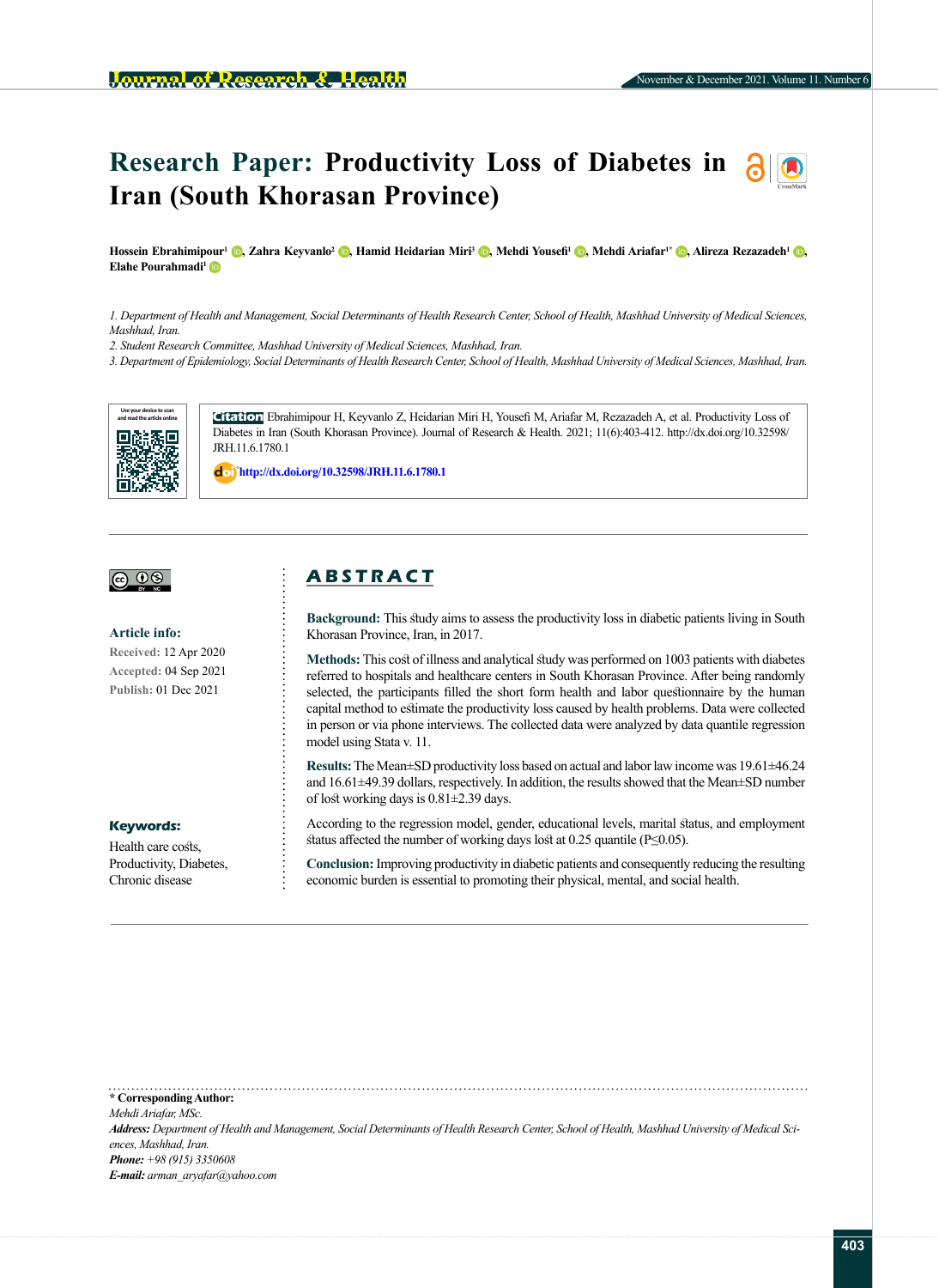## **1. Introduction**

ost analysis shows the financial impact of disease and provides information to policymakers. Diabetes imposes a considerable burden on society in the form of high medical costs, lost productivity, and intangible costs in the form of reduced quality of life [\[1\]](#page-7-0). **C**

Diabetes reduces life expectancy and imposes significant treatment costs on the patient over a lifetime  $[2, 3]$  $[2, 3]$ . In 2014, at least 422 million adults had diabetes (of all types) worldwide, which was more than the estimation made in 1980 (108 million) [\[4\]](#page-8-2).

Diabetes is rising worldwide, with a global prevalence of 8.8% in adults in 2017, anticipating a further increase to 9.9% by 2045. On the whole, it reflects a population of 424.9 million people with diabetes worldwide in 2017, with an estimate of a 48% increase to  $628.6$  million people by  $2045$  [\[5\]](#page-8-3).

The prevalence of diabetes more than doubled among men during 1991-2014, and its prevalence increased among women by 50%. Diagnosis of diabetes is expected to rise due to the aging population, increased obesity, and other risk factors [\[6\]](#page-8-4).

Diabetes is a major global health threat. Its global prevalence has increased over the past four decades. Diabetes was the 15<sup>th</sup> leading cause of years of life lost in 2015 [7].

In Iran, the latest studies show that 4.5 million Iranians aged 25-79 years have diabetes. One in four people with diabetes is not aware of his or her illness [\[8\]](#page-8-5). Studies on the global burden of diseases in 2017 showed that diabetes is one of Iran's top ten causes of death  $[8, 9]$  $[8, 9]$  $[8, 9]$ .

The economic impact of productivity loss in lost income, tax revenue, and Gross Domestic Product (GDP) is an essential issue for individuals, society, and the country [\[9\]](#page-8-6). Diabetes prevalence has been rising rapidly and primarily affecting young adults, which can adversely affect productivity and, as a result, threaten the livelihood of many families in the area [\[10\]](#page-8-7). Diabetes imposes an increasing economic burden on national health care systems worldwide [\[11,](#page-8-8) [12\]](#page-8-9). About 10.8% (\$548 billion) of the global health expenditure was allocated to diabetes and its complications in 2013 [\[13\]](#page-8-10), and 12% of the world's total health budget in 2014. Moreover, the cost of diabetes for every Iranian was \$722 [\[14\]](#page-8-11). It is necessary to calculate the financial burden of diseases (such as diabetes) to estimate the economic impact of health problems on communities [\[15\].](#page-8-12) Despite the significance of this disease, there is a shortage of Cost of Illness (COI) research about dia-betes costs, especially indirect expenditures costs [\[16\].](#page-8-13)

A COI study aims to identify and measure all the costs of a particular disease, including the direct, indirect, and intangible dimensions. Indirect costs are more challenging to calculate than direct costs since determining productivity is more difficult with individuals at the workplace or in unpaid jobs [17, 18]. As one of the indirect costs of illness, productivity loss is affected by the complications, inability, and mortality caused by the disease in individuals, families, and society [\[19,](#page-8-14) [20\].](#page-8-15) Productivity loss may be temporary, such as taking time off to undergo treatment (temporary absenteeism) or permanently due to early retirement (permanent absenteeism). When people return to work after illness or injury but are less productive than before their diagnoses, the associated loss is presenteeism. Estimates of lost productivity provide a societal perspective on the burden of disease  $[21, 22]$  $[21, 22]$ . This study aimed to determine productivity loss in patients with diabetes living in South Khorasan Province, Iran, in 2017.

## **2. Methods**

#### **Study design and sample size**

This cross-sectional study was performed on 1000 patients with diabetes (type I and II) in healthcare centers and hospitals affiliated with Birjand University of Medical Sciences (South Khorasan Province). These centers include Valiasr Hospital (the largest hospital affiliated with Birjand University of Medical), Shahid Chamran Hospital (Ferdos City), Shahid Atashdast Hospital (Nehbandan City), Mostafa Khomeini Hospital (Tabas City), Shohada Hospital (Ghaen City), Emam Ali Hospital (Sarayan City), and Shafa Hospital. At first, 20 questionnaires were filled in person or via phone calls to determine the sample size. Afterward, the sample size was estimated at 1000 people based on the dispersion of answers using PASS. In addition, the mentioned standard deviation was calculated concerning the lack of similar studies in this field in Iran and considering the existing cultural differences between Iran and other countries using a pilot study. The subjects were selected by stratified sampling method, where 11 towns of South Khorasan Province were considered clusters, and subjects were selected in each town in a systematically randomized manner.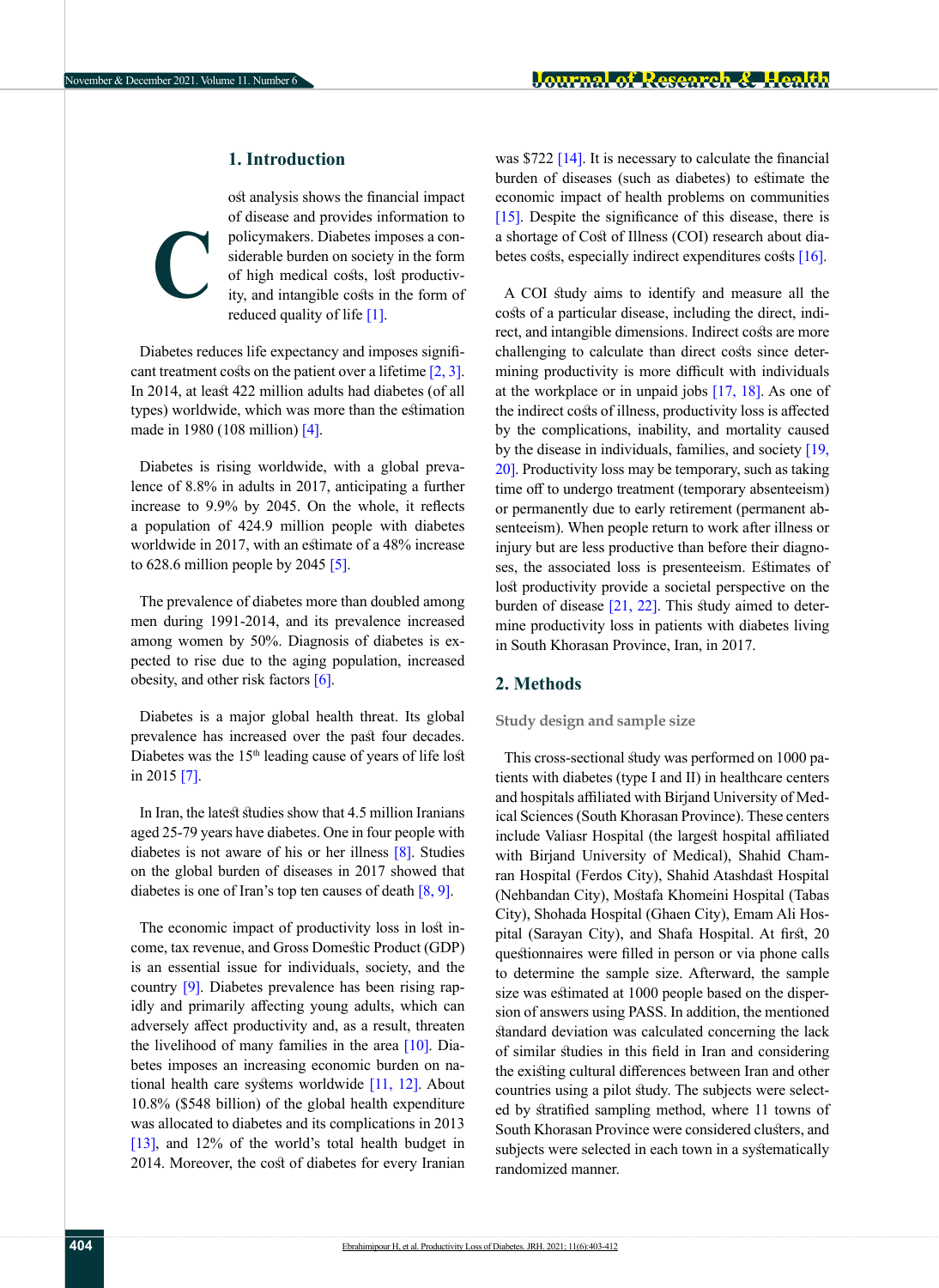### **Data collection**

The research tool was a short form health and labor questionnaire  $[23]$ . It consists of six sections: demographic characteristics, health status, smoking status, patients' underlying diseases, employment status, job characteristics, absenteeism, work performance, and unpaid work. Absenteeism is measured by the number of absent workdays due to health issues in the past 3 months. Presentism and reduced work performance at work is measured by an hour estimating method as per the Health Literacy Questionnaire (HLQ). Respondents were first asked to think of the work they completed during the past 7 days and answer if they would complete the same work in less time if they did not experience any health problems. If they answered yes, they would be asked to indicate the time in hours they actually used to do all the work during the past 7 days and the time they would use to do the same work if they did not experience any health problems. In addition, the reliability of the tool was assessed and confirmed by Ebrahimipour et al. through the intraclass correlation coefficient on 30 samples selected randomly at a working day loss of 0.96 and productivity loss of 0.99  $[24]$ . After receiving the approval from the Vice-Chancellor for Research of the University and hospital authorities, the list of patients with diabetes, including their names and phone numbers, was received from the healthcare centers of the province (about 7000 individuals). In addition, people were interviewed in person or via phone calls. First, the researchers introduced themselves, explained the research objectives, and after receiving verbal consent, they entered the responses into the questionnaire. In cases where the patient was unwilling to cooperate for any reason, the following number was selected based on random sampling, and the procedure continued until a specified number of questionnaires were completed. However, only patients with diabetes were considered in determining productivity loss, and other diseases caused by diabetes (e.g., foot ulcer and amputation) were not included.

#### **Data analysis**

Data were entered into Excel 2017 based on the coding system explained in the questionnaire's guide, and the working day loss and productivity loss were estimated for each person. Data analysis was performed in Stata 11 using descriptive (frequency, percentage, Mean±SD) and inferential statistics. Concerning abnormal data distribution, we used the quantile regression at a significant level of 0.05 and 0.5, 0.25%, and 0.75 quantiles to predict the dependent variables by independent variables. Each variable was first considered an independent variable separately to create these models, and productivity loss was regarded as the dependent variable. Afterward, items receiving a P≤0.20 were entered into the regression model. In addition, the model's goodness of fit was evaluated through the coefficient determination index. In these models, qualitative variables over two states were considered dummy variables, with the lowest level being the baseline. Weighting was performed in all regression models as above. Variables were divided into smaller classes at the time of regression analysis due to many independent variable classes.

In this study, all costs are expressed in Purchasing Power Parity (PPP) (in US\$) terms. In addition, productivity loss in patients with diabetes who had absence days from work was estimated by multiplying the hospitalization days and days of absence from work in one month before the disease into actual and labor law income (daily income of labor law=\$20.44, In 2017) [\[24,](#page-8-19) [25\]](#page-8-20).

In addition, the productivity loss of diabetes who attended work despite health problems was estimated by calculating the number of working days with disability (the number of days of attending work regardless of health issues multiplied by the "productivity of these days minus one") into actual and labor law income. On the other hand, productivity loss based on the actual income of patients was estimated by using patients' income instead of labor law income. In addition, productivity loss for daily activities was estimated using the average hourly wage of a local worker (\$6.37). In this regard, the number of hours performed by family members and nurses was turned into days and multiplied by the income of local workers. Ultimately, the total productivity loss was calculated by adding the productivity loss in these three sections. Labor law (also known as labor law or employment law) mediates the relationship between workers, employing entities, trade unions, and the government [\[26,](#page-9-0) [27\].](#page-9-1)

### **3. Results**

[Table 1](#page-3-0) presents the frequency of demographic characteristics of the studied patients.

The mean productivity loss based on actual income and labor law income of patients with diabetes was \$19.61±46.24 and \$16.61±49.39, respectively. In addition, the number of working days lost was 0.81±2.39 days.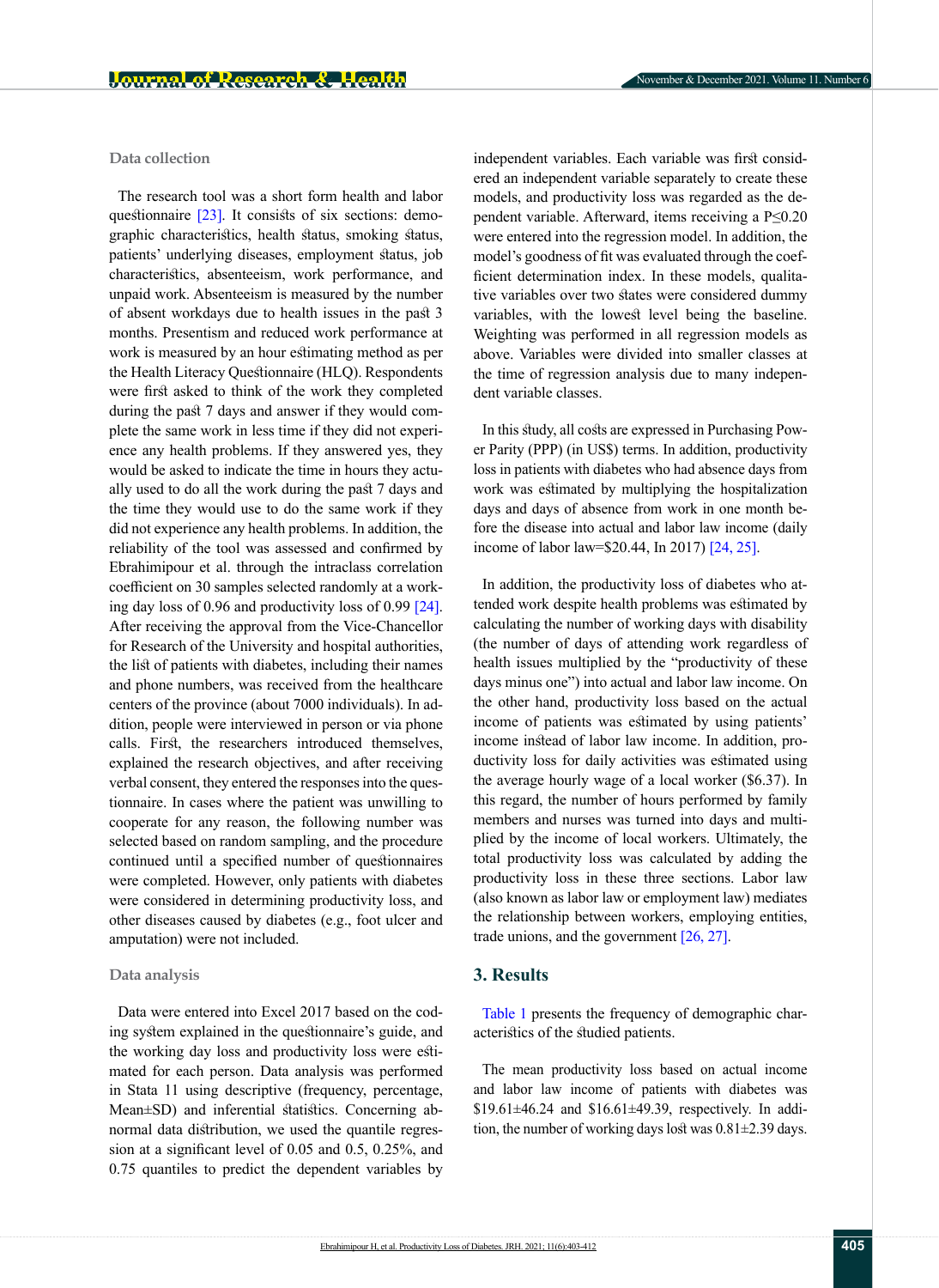|                            | <b>Variables</b>             | No. (%)   |  |  |
|----------------------------|------------------------------|-----------|--|--|
|                            | Male                         | 554(55.7) |  |  |
| Gender                     | Female                       | 441(44.3) |  |  |
|                            | Total                        | 995(100)  |  |  |
|                            | Yes                          | 35(8.2)   |  |  |
| Pregnancy                  | No                           | 394(91.8) |  |  |
|                            | Total                        | 429(100)  |  |  |
|                            | Employed (full or part-time) | 362(85.0) |  |  |
|                            | Unemployed                   | 32(7.5)   |  |  |
| <b>Employment status</b>   | Student                      | 16(3.8)   |  |  |
|                            | Retired                      | 16(3.8)   |  |  |
|                            | Total                        | 426(100)  |  |  |
|                            | $<$ 1500000                  | 14(10.0)  |  |  |
| Monthly income (Tomans per | 1500000-2200000              | 103(73.0) |  |  |
| month)                     | >2200000                     | 24(17.0)  |  |  |
|                            | Total                        | 141(100)  |  |  |
|                            | Rural                        | 843(85.7) |  |  |
| Place of residence         | Urban                        | 141(14.3) |  |  |
|                            | Total                        | 984(100)  |  |  |
|                            | Elementary school            | 119(14.0) |  |  |
|                            | Junior high school           | 133(15.6) |  |  |
| <b>Educational levels</b>  | Diploma                      | 358(42.1) |  |  |
|                            | Associate degree or BSc      | 222(26.1) |  |  |
|                            | MSc or higher                | 18(2.1)   |  |  |
|                            | Total                        | 850(100)  |  |  |
|                            | Never-married                | 59(5.9)   |  |  |
|                            | Married                      | 817(82.1) |  |  |
| Marital status             | Divorced                     | 22(2.2)   |  |  |
|                            | Widowed                      | 97(9.7)   |  |  |
|                            | Total                        | 995(100)  |  |  |
|                            | Always                       | 33(3.3)   |  |  |
|                            | Often                        | 80(8.0)   |  |  |
| Smoking status             | Quit                         | 43(4.3)   |  |  |
|                            | $\mathsf{No}$                | 840 84.3) |  |  |
|                            | Total                        | 996(100)  |  |  |

<span id="page-3-0"></span>**Table 1.** Distribution of evaluated subjects based on demographic characteristics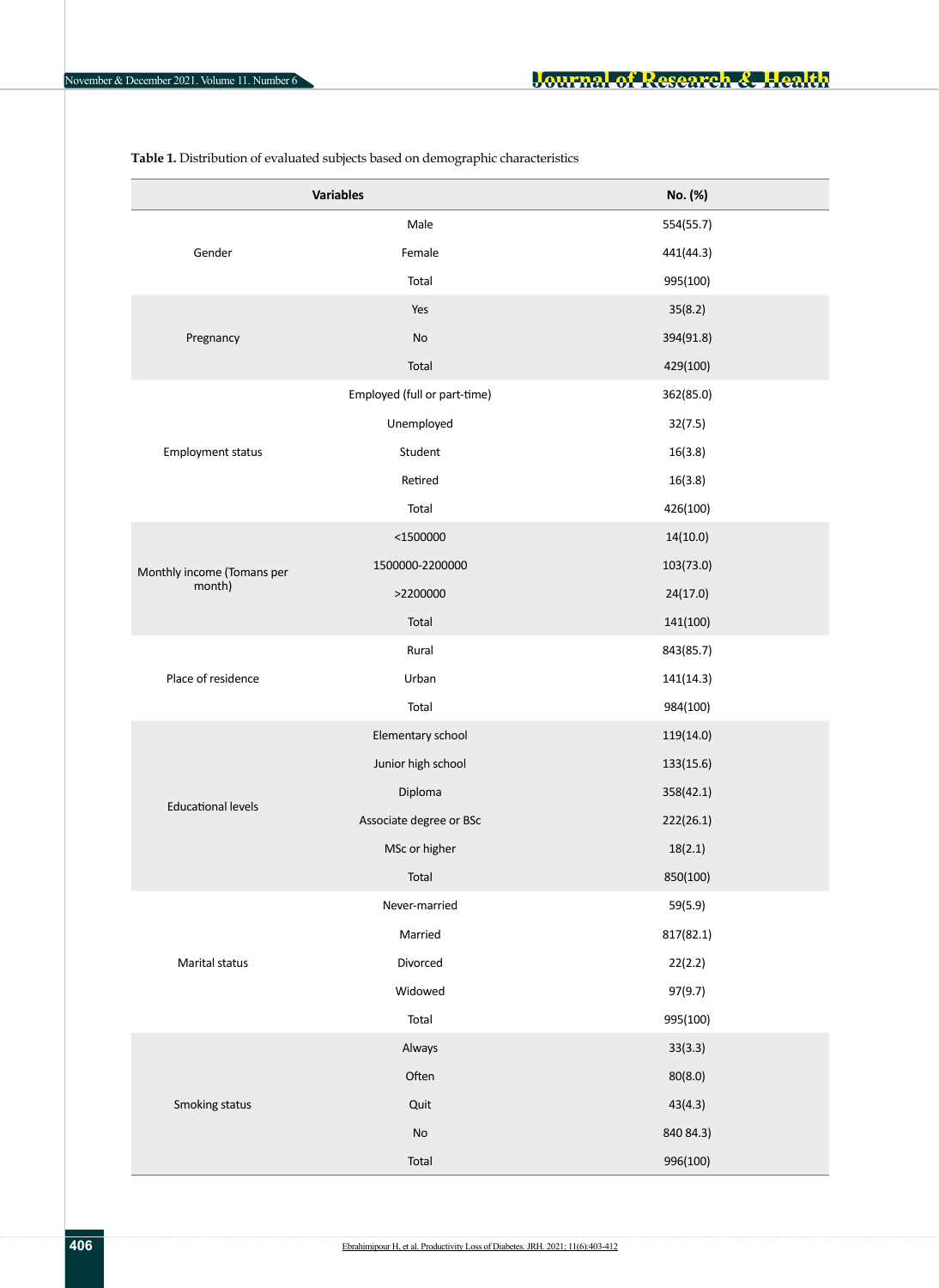|                                    | <b>Variables</b> | No. (%)   |  |  |  |
|------------------------------------|------------------|-----------|--|--|--|
|                                    | Excellent        | 36(3.6)   |  |  |  |
|                                    | Very good        | 377(38.0) |  |  |  |
| Health status Based on indi-       | Good             | 450(45.4) |  |  |  |
| vidual statements                  | Not so good      | 112(11.3) |  |  |  |
|                                    | Bad              | 17(1.7)   |  |  |  |
|                                    | Total            | 992(100)  |  |  |  |
| Age (y)                            | $<30$            | 146(14.6) |  |  |  |
|                                    | $30 - 45$        | 329(32.9) |  |  |  |
|                                    | 45-60            | 290 29.0) |  |  |  |
|                                    | $>60$            | 228(22.8) |  |  |  |
|                                    | Total            | 993(100)  |  |  |  |
|                                    | $18.5$           | 13(1.3)   |  |  |  |
|                                    | 18.5-25          | 325(33.2) |  |  |  |
| Body mass index, kg/m <sup>2</sup> | 25-30            | 532(54.5) |  |  |  |
|                                    | $>30$            | 107(11.0) |  |  |  |
|                                    | Total            | 977(100)  |  |  |  |
|                                    |                  | WRW       |  |  |  |

The mean absence from work was two days a month. In addition, the mean health score of the participants was seven, meaning that patients scored 7 out of 10 on days when they came to their work despite illness [\(Table 2\).](#page-4-0)

Quantile regression modeling at 0.25, 0.50, and 0.75 quantiles revealed that gender, educational levels, marital status, and employment status significantly impacted productivity loss in the 0.25 quantile. On the other hand, no variable had an impact on income level at 0.50 quantile. Ultimately, only the variables of educational level and marital status affected actual productivity loss at 0.75 quantiles. The regression results at 0.25, 0.50, and 0.75 quantiles for the variable of labor law productivity loss are presented in [Table 3.](#page-5-0)

[Table 4](#page-6-0) presents the quantile regression results at 0.25, 0.50, and 0.75 quantiles for the variable of actual productivity loss. As observed, no variable had an impact on income level at 0.50 quantile, and only the variable of educational levels had an effect at 0.75 quantiles. Therefore, the variables of gender and educational levels had a significant impact on productivity loss at 0.25 quantile.

The quantile regression model results at 0.25, 0.50, and 0.75 quantiles for the variable of working days lost are presented in [Table 5.](#page-7-1) According to this, the variables of

<span id="page-4-0"></span>**Table 2.** Mean working days lost, mean absence from work and mean score of the participants based on day

| Variable                  | <b>Mean</b> tSD | <b>Inter Quantile Range</b> | Percentile 95            |  |
|---------------------------|-----------------|-----------------------------|--------------------------|--|
| Working days lost         | $0.81 \pm 2.39$ | 0.50                        | 3.35                     |  |
| Absence from work         | 7±2             | -                           |                          |  |
| Score of the participants | $2+1$           | -                           | $\overline{\phantom{a}}$ |  |
|                           |                 |                             |                          |  |

URH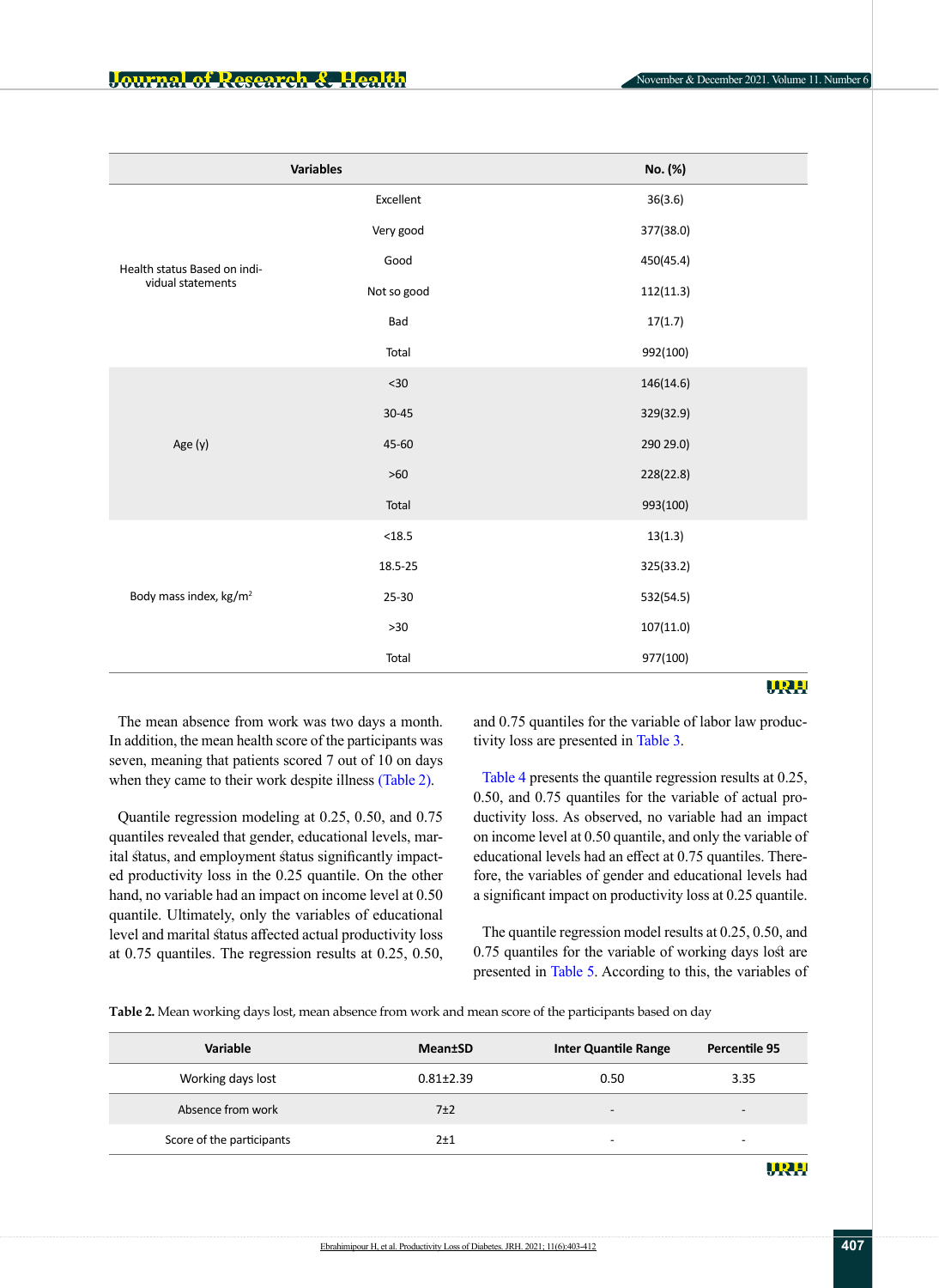| Productivity Loss Based on Labor Law<br>Income |                            | 25%                |                    | 50%                |        | 75%                |              |
|------------------------------------------------|----------------------------|--------------------|--------------------|--------------------|--------|--------------------|--------------|
|                                                |                            | <b>Coefficient</b> | Sig.               | <b>Coefficient</b> | Sig.   | <b>Coefficient</b> | Sig.         |
| Gender                                         | Male                       | $-30784*$          | < 0.05             | $-7696$            | >0.05  | 130834             | >0.05        |
|                                                | Female                     |                    | Reference<br>group |                    |        |                    |              |
|                                                | Elementary school          | 123138*            | < 0.05             | 138531             | >0.05  | 207796             | >0.05        |
| Educational                                    | Junior high school         | $\mathbf 0$        | >0.05              | 38480              | < 0.05 | 284757*            | < 0.05       |
| levels                                         | Diploma                    | $\mathbf 0$        | >0.05              | $-15392$           | >0.05  | $-15393$           | >0.05        |
|                                                | University level<br>degree |                    | Reference<br>group |                    |        |                    |              |
| <b>Marital status</b>                          | Single                     | 38480*             | < 0.05             | 92353              | < 0.05 | 361718*            | < 0.05       |
|                                                | Married                    |                    |                    |                    |        |                    |              |
|                                                | Non-government<br>employee | $-30784*$          | < 0.05             | $-53873$           | >0.05  | $-30784$           | >0.05        |
| Employment<br>status                           | Government em-<br>ployee   | $-30784*$          | < 0.05             | $-30784$           | >0.05  | 0.6                | >0.05        |
|                                                | Worker                     |                    | Reference<br>group |                    |        |                    |              |
| Monthly income<br>(PPPUS\$: 37650<br>Rial)     | $<$ 398.41                 | $\mathbf 0$        | >0.05              | 7696               | >0.05  | 100051             | >0.05        |
|                                                | 398.41 - 584.33            | $\mathbf 0$        | >0.05              | 30784              | >0.05  | 123139             | >0.05        |
|                                                | >584.33                    |                    | Reference<br>group |                    |        |                    |              |
| cons                                           |                            | 61569              | >0.05              | >0.05              | >0.05  | $-23089$           | >0.05        |
|                                                |                            |                    |                    |                    |        |                    | <u> MRJA</u> |

<span id="page-5-0"></span>**Table 3.** Results of quantile regression model

\* Variables are statistically significant at the given significance level (set at the level of 5%)

gender, educational levels, marital status, and employment status affected the number of working days lost at 0.25 quantile. On the other hand, no variable affected the working days lost at 0.50 quantile. In the end, the variables of educational levels and employment status affected the number of working days lost at 0.75 quantile.

#### **4. Discussion**

According to the present study results, the Mean±SD productivity loss based on actual income and labor law income per diabetic patient was \$19.61±46.24 and \$16.61±49.39, respectively. In other words, every patient with diabetes loses \$19.61 and \$16.61 based on actual income and labor law income. The loss of life from diabetes declines as age increases and is significantly higher in actual income compared with labor law income. Results indicated total working days lost per year because of presentism was 2.39 days.

According to the latest statistics on the GDP per capita, the PPP of the province was estimated at 2357 dollars [\[25\].](#page-8-20) In addition, the share of productivity loss of patients with diabetes was 0.9% and 0.8% based on actual income and labor law income, respectively. If all direct and indirect costs of this health problem were calculated, they would significantly share GDP per capita. In the research by Ebrahimipour et al., the mean productivity loss based on actual income and labor law income in the patients were 424.97 and 637.45 dollars, respectively. Moreover, the mean working days lost was 44 days in three months after the accident (14.6 days per month) [\[19\],](#page-8-14) which is higher than our results [\[28\]](#page-9-2). Patients with diabetes showed reduced efficiency and increased time lost from work due to their health conditions, resulting in losses in work productivity [\[24\]](#page-8-19).

In the regression model based on the variable of productivity loss while considering the actual income, only the variables of employment status and educational levels could predict the dependent variable. It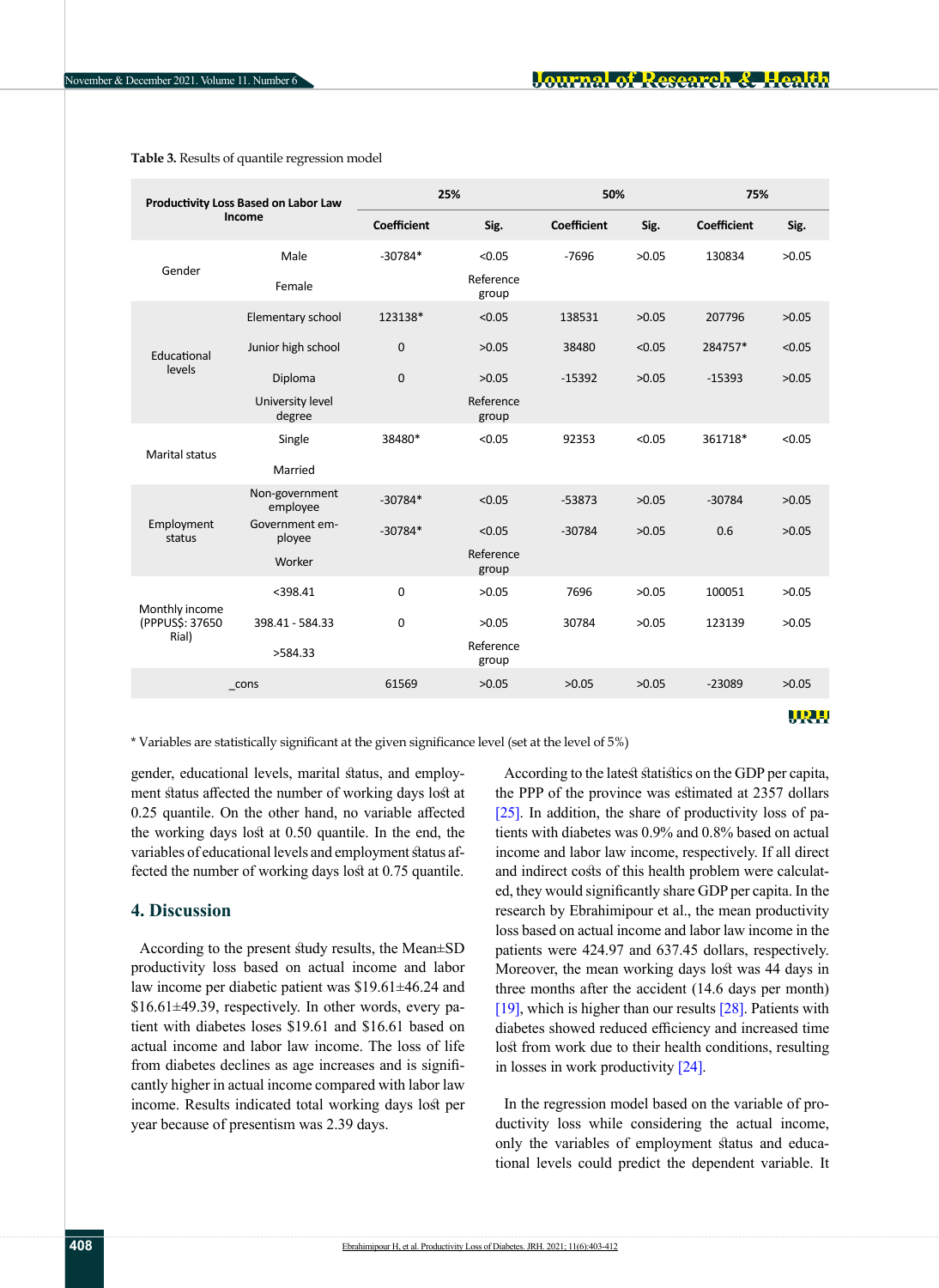| <b>Productivity Loss Based on</b><br><b>Actual Income</b> |                                  | 25%                |        |                    | 50%   |                    | 75%          |  |
|-----------------------------------------------------------|----------------------------------|--------------------|--------|--------------------|-------|--------------------|--------------|--|
|                                                           |                                  | <b>Coefficient</b> | Sig.   | <b>Coefficient</b> | Sig.  | <b>Coefficient</b> | Sig.         |  |
| Gender                                                    | Male                             | $-30833*$          | < 0.05 | $-31791$           | >0.05 | 62750              | >0.05        |  |
|                                                           | Female                           | Reference<br>group |        |                    |       |                    |              |  |
|                                                           | Elementary<br>school             | 123333*            | < 0.05 | 180416             | >0.05 | 268750             | >0.05        |  |
| Productivity                                              | Junior high<br>school            | 17433              | >0.05  | 10000              | >0.05 | 313750*            | >0.05        |  |
| loss                                                      | Diploma                          | $-15833$           | >0.05  | 47000              | >0.05 | 9333               | >0.05        |  |
|                                                           | <b>BSc and MSc</b><br>and higher | Reference<br>group |        |                    |       |                    |              |  |
|                                                           | Singel                           | 11190              | >0.05  | 68208              |       | 251726             |              |  |
| <b>Marital status</b>                                     | Married                          | Reference<br>group |        |                    |       |                    |              |  |
| Employment<br>status                                      | Non-gaver-<br>ment job           | $\mathbf 0$        | >0.05  | $-500$             | >0.05 | 21666              | >0.05        |  |
|                                                           | Employed                         | $\mathbf 0$        |        | $-2708$            | >0.05 | 5833               | >0.05        |  |
|                                                           | Worker                           | Reference<br>group |        |                    |       |                    |              |  |
| Monthly                                                   | $<$ 398.41                       | $-34642$           | >0.05  | $-37142$           | >0.05 | 76666              | >0.05        |  |
| income<br>(PPPUS\$:<br>37650 Rial)                        | 398.41 -<br>584.33               | $-25833$           | >0.05  | 15208              | >0.05 | 124166             | >0.05        |  |
|                                                           | >584.33                          | Reference<br>group |        |                    |       |                    |              |  |
| cons                                                      |                                  | 72500              | >0.05  | 2532               | >0.05 | 25416              | >0.05        |  |
|                                                           |                                  |                    |        |                    |       |                    | <u>IIR H</u> |  |

<span id="page-6-0"></span>**Table 4.** Results of quantile regression model

\* Variables are statistically significant at the given significance level (set at the level of 5%).

seems that the higher the educational level, the better their job and consequently the higher their income, which will have a higher impact on productivity loss. Gender had a significant reverse effect on productivity loss. In other words, men had higher lost productivity costs, which was not unexpected considering that men are more involved in occupations and can have three working days loss  $[9, 28]$  $[9, 28]$  $[9, 28]$ . In addition, when productivity loss based on actual income is changed to productivity loss based on labor law income, there was no change in this variable in men, but it was decreased in women, indicating a lack of fixed monthly income in the evaluated women. Regarding the type of occupation variable, sellers had a higher impact on working days lost than the base level. After eliminating income, the difference in results of dependent variables is due to the nature of jobs. Regarding the dependent variable of labor law income, the difference in the productivity loss of patients was due to the difference in the number of working days lost since a fixed income was considered for all participants. In this respect, the model results are

similar to the regression model of working days lost. Treatment of diabetes can lengthen life years and increase the number of productive years lived.

## **5. Conclusion**

Diabetes can directly or indirectly affect the quality of life by increasing the financial burden on people. Improving productivity in diabetic patients and consequently reducing the resulting economic burden is essential to promoting their physical, mental, and social health. Effective increase productivity in people with diabetes needs attention from the government and community participation. One of the significant limitations of the present study was the estimation of productivity loss based on self-report and the problem of remembering the missed working days. To reduce errors, we decreased the recall period to one month ago, similar to previous studies [\[5,](#page-8-3) 18, [24,](#page-8-19) [28\]](#page-9-2).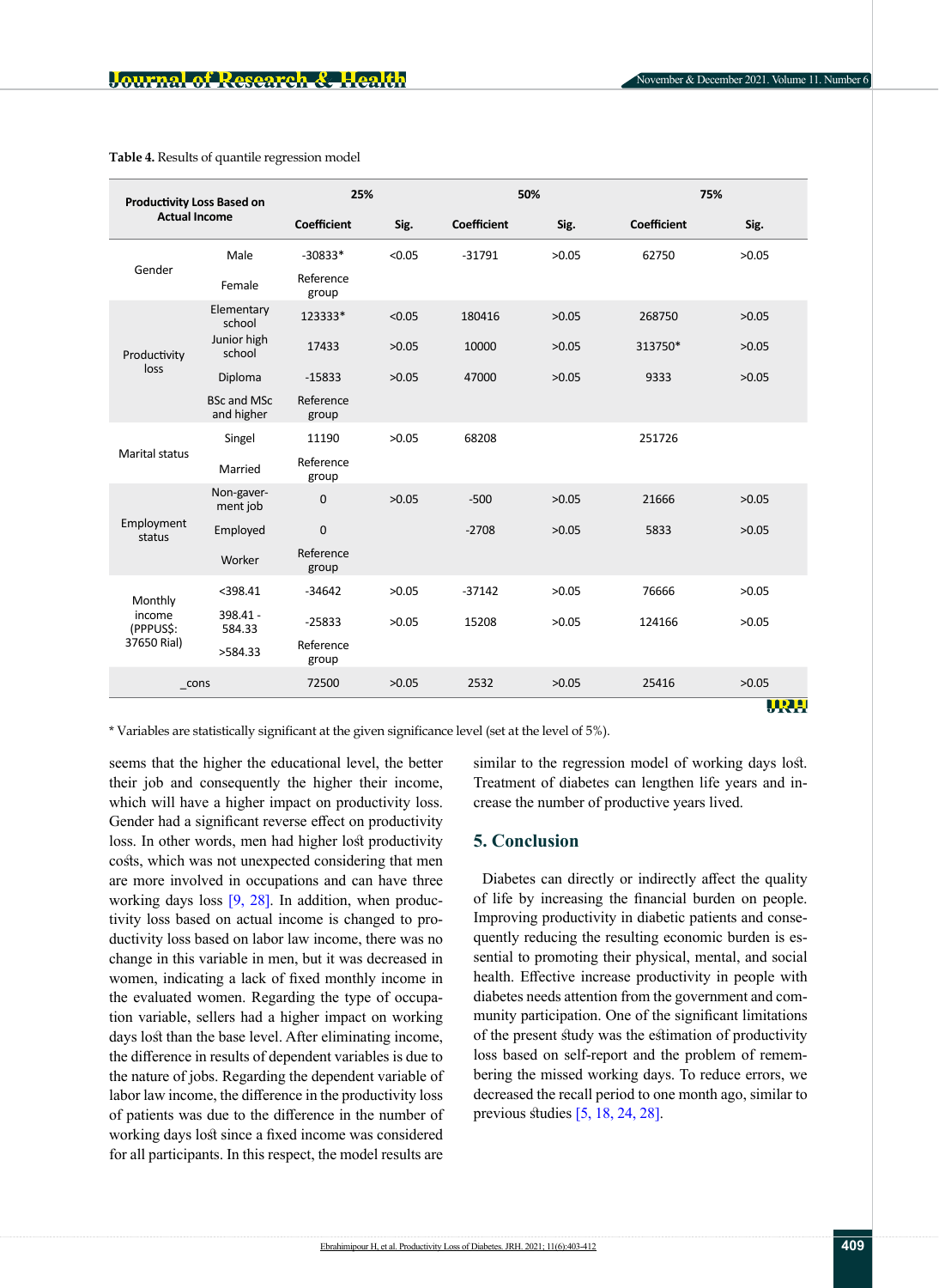| <b>Working Days Lost</b>                      |                                  | 25%                |        | 50%                |       | 75%                |            |
|-----------------------------------------------|----------------------------------|--------------------|--------|--------------------|-------|--------------------|------------|
|                                               |                                  | <b>Coefficient</b> | Sig.   | <b>Coefficient</b> | Sig.  | <b>Coefficient</b> | Sig.       |
| Gender                                        | Men                              | $-0.4*$            | < 0.05 | $-0.1$             | >0.05 | 1.7                | >0.05      |
|                                               | Female                           | Reference<br>group |        |                    |       |                    |            |
|                                               | Elementary school                | $1.6*$             | < 0.05 | 1.8                | >0.05 | 2.7                | >0.05      |
| Educational                                   | Junior high school               | $\mathbf 0$        | >0.05  | 0.2                | >0.05 | $3.7*$             | < 0.05     |
| level                                         | Diploma                          | $\mathbf 0$        | >0.05  | $-0.2$             | >0.05 | $-0.2$             | >0.05      |
|                                               | <b>BSc and MSc and</b><br>higher | Reference<br>group |        |                    |       |                    |            |
|                                               | Single                           | $0.5*$             | < 0.05 | 1.1                | >0.05 | $4.7*$             | < 0.05     |
| Marital status                                | Married                          | Reference<br>group |        |                    |       |                    |            |
|                                               | Non-government job               | $-0.4*$            | < 0.05 | $-0.7$             | >0.05 | $-0.4$             | < 0.05     |
| Employment<br>status                          | Employed                         | $-0.4*$            | < 0.05 | $-0.4$             | >0.05 | 0.001              | >0.05      |
|                                               | Worker                           | Reference<br>group |        |                    |       |                    |            |
| Monthly in-<br>come (PPPUS\$:<br>37650 Rials) | $<$ 398.41                       | $\mathbf 0$        | >0.05  | $\Omega$           | >0.05 | 1.3                | >0.05      |
|                                               | 398.41 - 584.33                  | 0                  | >0.05  | 0.3                | >0.05 | 1.6                | >0.05      |
|                                               | >584.33                          | Reference<br>group |        |                    |       |                    |            |
|                                               | cons                             | 0.8                | >0.05  | $\mathbf{1}$       | >0.05 | $-0.3$             | >0.05      |
|                                               |                                  |                    |        |                    |       |                    | <u>URL</u> |

<span id="page-7-1"></span>**Table 5.** Results of quantile regression model

\* To interpret impact, a class of categorical variables must be considered as a group reference.

# **Ethical Considerations**

**Compliance with ethical guidelines**

This study was approved by the Ethics Committee of the Mashhad University of Medical Sciences (Code. 392330.23.11.1398).

#### **Funding**

The paper was extracted from the thesis MSc. thesis of Fourth author at the Department of Health Economics and Management Science, School of Health, Mashhad University of Medical Sciences, Mashhad.

## **Authors' contributions**

All authors equally contributed to preparing this article.

**Conflict of interest**

The authors declared no conflict of interest.

**Acknowledgments**

The authors are grateful for the support of the Birjand University of Medical Sciences for data collection.

#### **Refrences**

<span id="page-7-0"></span>[1] Vos T, Abajobir AA, Abate KH, Abbafati C, Abbas KM, Abd-Allah F, et al. Global, regional, and national incidence, prevalence, and years lived with disability for 328 diseases and injuries for 195 countries, 1990-2016: A systematic analysis for the global burden of disease study 2016. Lancet. 2017; 390(10100):1211-59. [\[DOI:10.1016/S0140-6736\(17\)32154-2\]](https://doi.org/10.1016/s0140-6736(17)32154-2) [[PMID\]](https://pubmed.ncbi.nlm.nih.gov/28919117/) [\[PMCID\]](http://www.ncbi.nlm.nih.gov/pmc/articles/pmc5605509/)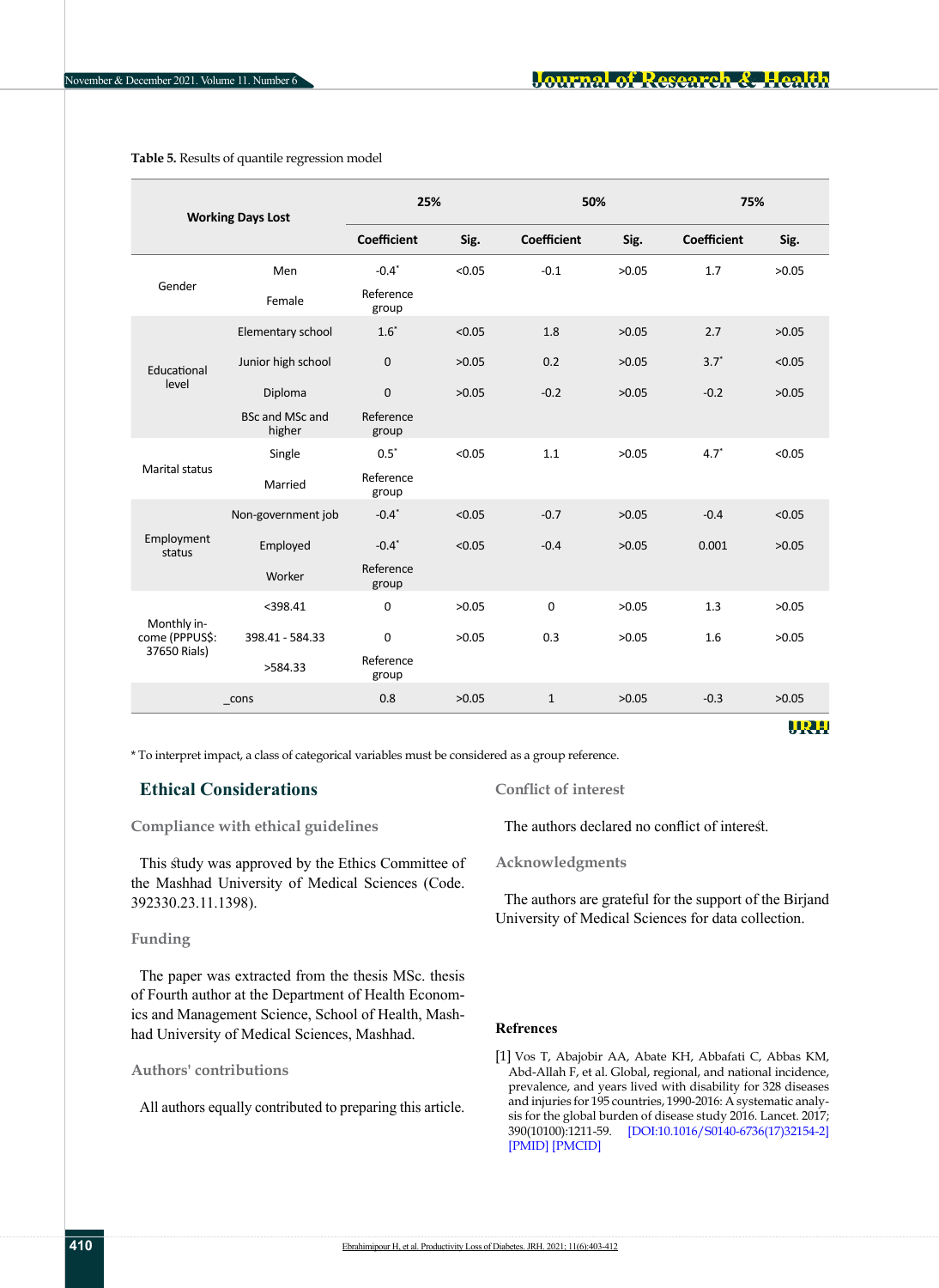- <span id="page-8-0"></span>[2] Li H, Lu W, Wang A, Jiang H, Lyu J. Changing epidemiology of chronic kidney disease as a result of type 2 diabetes mellitus from 1990 to 2017: Estimates from global burden of disease 2017. Journal of Diabetes Investigation. 2021; 12(3):346-56. [\[DOI:10.1111/jdi.13355\]](https://doi.org/10.1111/jdi.13355) [[PMID](https://pubmed.ncbi.nlm.nih.gov/32654341/)] [\[PMCID](http://www.ncbi.nlm.nih.gov/pmc/articles/pmc7926234/)]
- <span id="page-8-1"></span>[3] Sepanlou SG, Parsaeian M, Krohn KJ, Afshin A, Farzadfar F, Roshandel G, et al. [Disability-adjusted life-years (DALYs) for 315 diseases and injuries and healthy life expectancy (HALE) in Iran and its neighboring countries, 1990- 2015: Findings from global burden of disease study 2015 (Persian)]. Archives of Iranian Medicine. 2017; 20(7):403-18. [\[PMID](https://pubmed.ncbi.nlm.nih.gov/28745902/)]
- <span id="page-8-2"></span>[4] World Health Organization. Global report on diabetes. World Health Organization [Internet]. 2016. Available from: <https://apps.who.int/iris/handle/10665/204871>
- <span id="page-8-3"></span>[5] Standl E, Khunti K, Hansen TB, Schnell O. The global epidemics of diabetes in the 21st century: Current situation and perspectives. European Journal of Preventive Cardiology. 2019; 26(suppl 2):7-14. [\[DOI:10.1177/2047487319881021](https://doi.org/10.1177/2047487319881021)] [\[PMID](https://pubmed.ncbi.nlm.nih.gov/31766915/)]
- <span id="page-8-4"></span>[6] Baan CA, Schoemaker CG, Jacobs-van der Bruggen MA, Hamberg-van Reenen HH, Verkleij H, Heus S,et al. Diabetes tot 2025. Preventie en zorg in samenhang. Publisher: RIVM (National Institute for Public Health and the Environment); 2009. [https://www.researchgate.net/publica](https://www.researchgate.net/publication/269334918_Diabetes_tot_2025_Preventie_en_zorg_in_samenhang%20)[tion/269334918\\_Diabetes\\_tot\\_2025\\_Preventie\\_en\\_zorg\\_in\\_](https://www.researchgate.net/publication/269334918_Diabetes_tot_2025_Preventie_en_zorg_in_samenhang%20) [samenhang](https://www.researchgate.net/publication/269334918_Diabetes_tot_2025_Preventie_en_zorg_in_samenhang%20)
- [7] Bommer C, Sagalova V, Heesemann E, Manne-Goehler J, Atun R, Bärnighausen T, et al. Global economic burden of diabetes in adults: Projections from 2015 to 2030. Diabetes Care. 2018; 41(5):963-70. [[DOI:10.2337/dc17-1962\]](https://doi.org/10.2337/dc17-1962) [\[PMID](https://pubmed.ncbi.nlm.nih.gov/29475843/)]
- <span id="page-8-5"></span>[8] Esteghamati A, Larijani B, Aghajani MH, Ghaemi F, Kermanchi J, Shahrami A, et al. [Diabetes in Iran: Prospective analysis from first nationwide diabetes report of national program for prevention and control of diabetes (NPP-CD-2016) (Persian)]. Scientific Reports. 2017; 7(1):13461. [\[DOI:10.1038/s41598-017-13379-z](https://doi.org/10.1038/s41598-017-13379-z)] [\[PMID\]](https://pubmed.ncbi.nlm.nih.gov/29044139/) [[PMCID](http://www.ncbi.nlm.nih.gov/pmc/articles/pmc5647418/)]
- <span id="page-8-6"></span>[9] Afroz A, Hird TR, Zomer E, Owen A, Chen L, Ademi Z, et al. [The impact of diabetes on the productivity and economy of Bangladesh (Persian)]. BMJ Glob Health. 2020; 5(6):e002420. [\[DOI:10.1136/bmjgh-2020-002420\]](https://doi.org/10.1136/bmjgh-2020-002420) [[PMID](https://pubmed.ncbi.nlm.nih.gov/32532757/)] [\[PMCID\]](http://www.ncbi.nlm.nih.gov/pmc/articles/pmc7295429/)
- <span id="page-8-7"></span>[10] Manne-Goehler J, Atun R, Stokes A, Goehler A, Houinato D, Houehanou C, et al. Diabetes diagnosis and care in sub-Saharan Africa: Pooled analysis of individual data from 12 countries. The Lancet Diabetes & Endocrinology. 2016; 4(11):903-12. [\[DOI:10.1016/S2213-8587\(16\)30181-4\]](https://doi.org/10.1016/s2213-8587(16)30181-4) [\[PMID](https://pubmed.ncbi.nlm.nih.gov/27727123/)]
- <span id="page-8-8"></span>[11] Naeem Z. Burden of diabetes mellitus in Saudi Arabia. International Journal of Health Sciences . 2015; 9(3):V-VI. [\[DOI:10.12816/0024690](https://doi.org/10.12816/0024690)] [\[PMID\]](https://pubmed.ncbi.nlm.nih.gov/26609301/) [[PMCID\]](http://www.ncbi.nlm.nih.gov/pmc/articles/pmc4633187/)
- <span id="page-8-9"></span>[12] Zhang P, Zhang X, Brown J, Vistisen D, Sicree R, Shaw J, et al. Global healthcare expenditure on diabetes for 2010 and 2030. Diabetes Research and Clinical Practice. 2010; 87(3):293-301. [\[DOI:10.1016/j.diabres.2010.01.026\]](https://doi.org/10.1016/j.diabres.2010.01.026)[\[PMID](https://pubmed.ncbi.nlm.nih.gov/20171754/)]
- <span id="page-8-10"></span>[13] Atlas D. International diabetes federation. IDF Diabetes Atlas, 7<sup>th</sup> edn. Brussels, Belgium: International Diabetes Federation; 2015. [https://suckhoenoitiet.vn/download/](https://suckhoenoitiet.vn/download/Atla-benh-dai-thao-duong-2-1511669800.pdf) [Atla-benh-dai-thao-duong-2-1511669800.pdf](https://suckhoenoitiet.vn/download/Atla-benh-dai-thao-duong-2-1511669800.pdf)
- <span id="page-8-11"></span>[14] Zhou B, Lu Y, Hajifathalian K, Bentham J, Di Cesare M, Danaei G, et al. Worldwide trends in diabetes since 1980: A pooled analysis of 751 population-based studies with 4.4 million participants. Lancet. 2016; 387(10027):1513-30. [[DOI:10.1016/S0140-6736\(16\)00618-8](https://doi.org/10.1016/s0140-6736(16)00618-8)] [\[PMID\]](https://pubmed.ncbi.nlm.nih.gov/27061677/) [[PMCID\]](http://www.ncbi.nlm.nih.gov/pmc/articles/pmc5081106/)
- <span id="page-8-12"></span>[15] Afroz A, Alramadan MJ, Hossain MN, Romero L, Alam K, Magliano DJ, et al. [Cost-of-illness of type 2 diabetes mellitus in low and lower-middle income countries: A systematic review (Persian)]. BMC Health Services Research. 2018; 18(1):972. [[DOI:10.1186/s12913-018-3772-8](https://doi.org/10.1186/s12913-018-3772-8)] [[PMID\]](https://pubmed.ncbi.nlm.nih.gov/30558591/) [[PMCID](http://www.ncbi.nlm.nih.gov/pmc/articles/pmc6296053/)]
- <span id="page-8-13"></span>[16] Vandenberghe D, Albrecht J. The financial burden of non-communicable diseases in the European Union: A systematic review. European Journal of Public Health. 2020; 30(4):833-9. [\[DOI:10.1093/eurpub/ckz073\]](https://academic.oup.com/eurpub/article/30/4/833/5479974?login=true)
- [17] Williams R, Karuranga S, Malanda B, Saeedi P, Basit A, Besançon S, et al. Global and regional estimates and projections of diabetes-related health expenditure: Results from the International Diabetes Federation Diabetes Atlas, 9th edition. Diabetes Research And Clinical Practice. 2020; 162:108072. [\[DOI:10.1016/j.diabres.2020.108072\]](https://doi.org/10.1016/j.diabres.2020.108072) [\[PMID](https://pubmed.ncbi.nlm.nih.gov/32061820/)]
- [18] Robinson LS, Sarkies M, Brown T, O'Brien L. Direct, indirect and intangible costs of acute hand and wrist injuries: A systematic review. Injury. 2016; 47(12):2614-26. [[DOI:10.1016/j.injury.2016.09.041\]](https://doi.org/10.1016/j.injury.2016.09.041) [[PMID\]](https://pubmed.ncbi.nlm.nih.gov/27751502/)
- <span id="page-8-14"></span>[19] Ebrahimipour H, Kiadaliri A, Heidarian Miri H, Yousefi M, Ariafar M, Keyvanlo Z. [Validity and reliability of the Persian version of health-labour questionnaire in traffic accident injured referring to hospitals affiliated with Mashhad university of medical sciences (Persian)]. Quarterly Journal of Management Strategies in Health System. 2020; 5(2):126- 42. [[DOI:10.18502/mshsj.v5i2.4250\]](http://dx.doi.org/10.18502/mshsj.v5i2.4250)
- <span id="page-8-15"></span>[20] Kieu TTM, Trinh HN, Pham HTK, Nguyen TB, Ng JYS. Direct non-medical and indirect costs of diabetes and its associated complications in Vietnam: An estimation using national health insurance claims from a cross-sectional survey. BMJ Open. 2020; 10(3):e032303. [[DOI:10.1136/bmjo](https://doi.org/10.1136/bmjopen-2019-032303)[pen-2019-032303](https://doi.org/10.1136/bmjopen-2019-032303)] [\[PMID](https://pubmed.ncbi.nlm.nih.gov/32132135/)] [[PMCID](http://www.ncbi.nlm.nih.gov/pmc/articles/pmc7059501/)]
- <span id="page-8-16"></span>[21] Si L, Chen M. Health economic evaluation of workplace health promotion. Handbook of socioeconomic determinants of occupational health: From macro-level to microlevel evidence. 2020:1-16. [[DOI:10.1007/978-3-030-05031-3](https://doi.org/10.1007/978-3-030-05031-3)]
- <span id="page-8-17"></span>[22] McPake B, Normand C, Smith S, Nolan A. Health economics: an international perspective. London: Routledge; 2020. [\[DOI:10.4324/9781315169729\]](https://www.taylorfrancis.com/books/mono/10.4324/9781315169729/health-economics-barbara-mcpake-charles-normand-samantha-smith-anne-nolan)
- <span id="page-8-18"></span>[23] Bouwmans C, De Jong K, Timman R, Zijlstra-Vlasveld M, Van der Feltz-Cornelis C, Tan Swan S, et al. Feasibility, reliability and validity of a questionnaire on healthcare consumption and productivity loss in patients with a psychiatric disorder (TiC-P). BMC Health Services Research. 2013; 13:217. [\[DOI:10.1186/1472-6963-13-217](https://doi.org/10.1186/1472-6963-13-217)] [\[PMID\]](https://pubmed.ncbi.nlm.nih.gov/23768141/) [[PMCID\]](http://www.ncbi.nlm.nih.gov/pmc/articles/pmc3694473/)
- <span id="page-8-19"></span>[24] Ebrahimoipour H, Kia Daliri A, Yousefi M, Heidarian Miri H, Rezazadeh A, Ariafar M, et al. [Evaluation of productivity loss in traffic accident victims (Persian)]. Journal of Torbat Heydariyeh University of Medical Sciences 2020; 8(2): 23-35.:<http://jms.thums.ac.ir/article-1-819-en.html>
- <span id="page-8-20"></span>[25] Statistical Center of Iran. [No title]. 2021. Available from: https://[www.amar.org.ir/](http://www.amar.org.ir/)